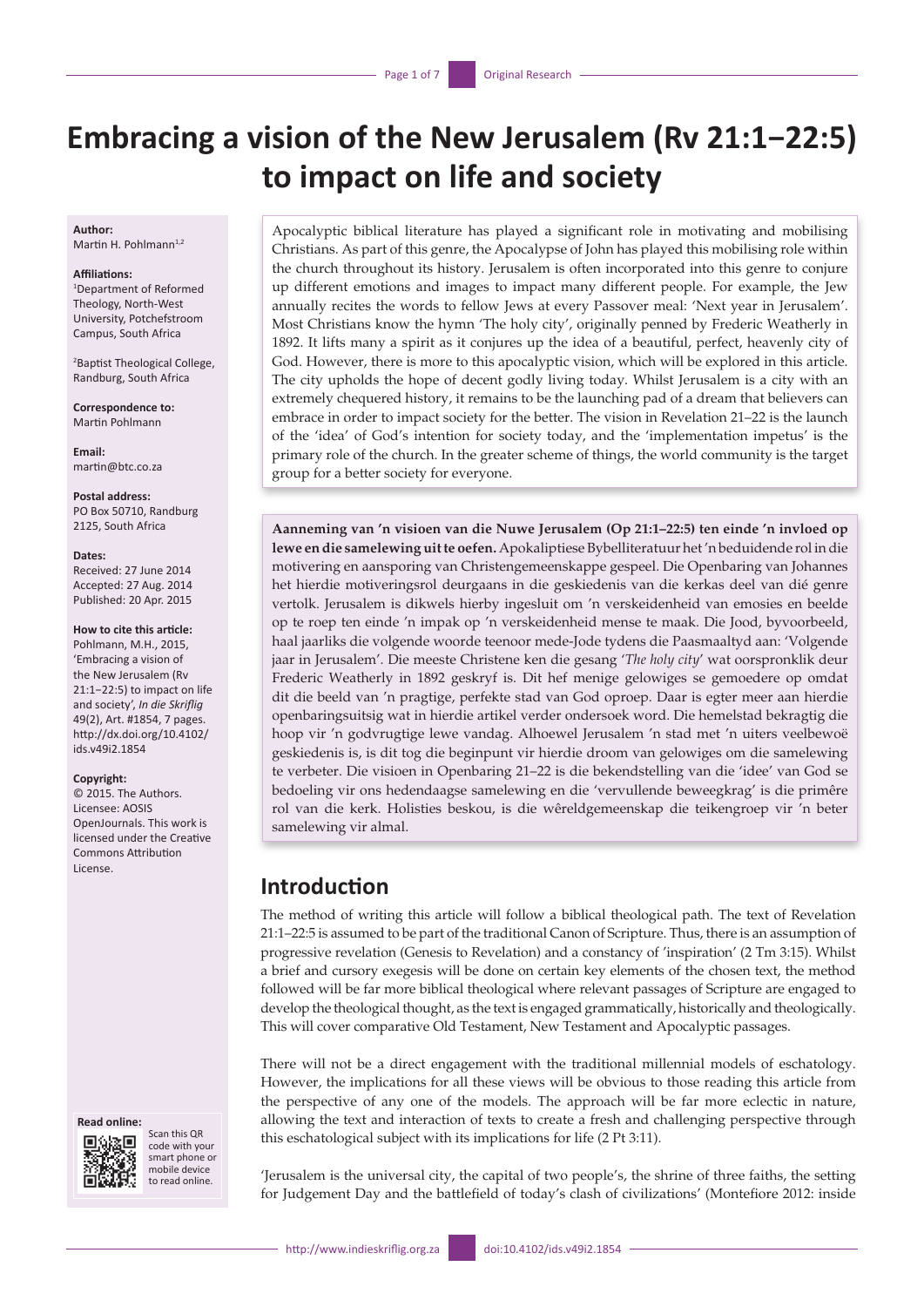cover). It all began with Abraham and his son, Isaac. Genesis says:

Then God said, 'Take your son, your only son, whom you love − Isaac − and go to the region of Moriah. Sacrifice him there as a burnt offering on a mountain I will show you.'  $(22:2)^1$ 

The first mentioning of Jerusalem as a city name is in Joshua 10 under the rule of Adoni-Zedek. These two worlds of an ordinary city, on one hand, and then later to be the place for God's plan to unfold in the sacrifice of Jesus Christ, were to unite into one dream city:

He has founded his city on the holy mountain. The LORD loves the gates of Zion more than all the other dwellings of Jacob. Glorious things are said of you, city of God. (Ps 87:1–3)

A further brief historical sketch of Jerusalem is gleaned from Montefiore's book: *Jerusalem: The bibliography*. The biblical history kicks into high ratio with David taking the stronghold by force (Montefiore 2012:27): 'Zion was said to be impregnable and how David captured it is a mystery.' He renamed the place 'The city of David'. It was a small place of some 15 acres but *significant* in terms of its location.

After some significant and turbulent history, the temple and Jerusalem were destroyed by an arch rival, Nebuchadnezzar of Babylon (Montefiore 2012):

In the seventh month of Kislev', declared Nebuchadnezzar's chronicle, preserved on a clay inscription, 'the Babylonian king marched to the land of Hatti [*Syria*], besieged the City of Judah [*Jerusalem*] and on the second day of the month of Adar [*16 March 597*] took the city and captured the king'. (pp. 50–51)

However, the dream and vision of Jerusalem was not lost. A series of prophets, leaders, builders and ordinary people were to redream the city under God's inspiration. Inspired by prophets like Haggai and Zechariah, taught by Ezra the scribe, and finally led by Nehemiah, the city of Jerusalem's walls were rebuilt and the temple repaired:

At the dedication of the wall of Jerusalem, the Levites were sought out where they lived and were brought to Jerusalem to celebrate joyfully the dedication with songs of thanksgiving and with the music of cymbals, harps and lyres. (Neh 12:27)

*The dream of Jerusalem was alive again*. God had his holiest spot in their temple: 'Our feet are standing in your gates, Jerusalem' (Ps 122:2) and 'Pray for the peace of Jerusalem: 'May those who love you be secure' (Ps 122:6).

Jerusalem would be repeatedly challenged as the winds of political change blew through the Middle Eastern region. Daniel, an exilic prophet, warned the people of Jerusalem about the 'abomination of desolation' in the temple three times in his prophecy (Dn 9:27; 11:31; 12:11). Daniel had seen something of this threat personified in Nebuchadnezzar during his own lifetime and warned about future occurrences: 'From the time that the daily sacrifice is abolished and the

1.All quotations shall be from the NIV (2011), unless otherwise indicated.

abomination that causes desolation is set up there will be 1,290 days' (Dn 12:11).

One of these prophesied occurrences took place with the intervention of Antiochus Epiphanes (167 BCE). Montefiore 2012:

Then Antiochus forbade any sacrifices or service in the Temple, banned the Sabbath, the Law and circumcision on pain of death and ordered the Temple to be soiled with pig's flesh. (p. 75)

The final historical fulfilment of Daniel's prophecy would be the destruction of the temple by the Romans when temple sacrifices ceased, and still cease to this very day. Brian Russell (2013:171) correctly sees that: 'The seventy sevens, then, are consecutive.' The 490 'heptads' of Daniel's prophecy (Dn 9:24) take us to the fall of Jerusalem in 70 CE.

It is important to note Herod the Great's contribution to the temple and to recognise that it was Herod's temple that the historic figure Jesus was to contend with. Herod chose to create one of his masterstroke buildings to cement political relations with his Jewish subjects. 'Herod pulled down the existing Second Temple and built a wonder of the world in its place' (Montefiore 2012:102). Mark 13:1 makes reference to this temple: 'As Jesus was leaving the temple, one of his disciples said to him, "Look, Teacher! What massive stones! What magnificent buildings".' Some of these extraordinary huge stones can still be evidenced in the remaining foundation stones of the Western 'Wailing Wall' in Jerusalem where Jews still pray for the *vision of Jerusalem*. Bauckham (1996) correctly says:

Thus the New Jerusalem of the future, the bride of the Lamb, has both a forerunner in the present and an opposite in the present. The forerunner is the holy city, mother Zion. (p. 128)

# **Revelation 21:1–22:5 in recapitulation**

Jerusalem is a vision that is historical, doctrinal, existential and eternal. When John describes the city of the New Jerusalem in Revelation 21, Beckwith (1979:755) says: 'This vision of the holy city is shaped throughout by the eschatological imagery contained in the prophets and apocalyptists.' Some of these are found in the Ezekiel vision (Ezk 40–48) and in the reflection of Isaiah, especially Isaiah 66. Beckwith (1979:755) goes in to say: 'To the description of this new Jerusalem are transferred all the splendors of the earthly Jerusalem in the earlier eschatological writers.'

There is a perpetual recapitulation throughout Scripture, on the one hand, and then a more detailed recapitulation within the Apocalypse of John itself, bringing the book to a climax in chapters 21 to 22. The purpose of this climax is not only to point readers to the future eternity of grandeur that God has for us 'through the Lamb', but also to stir our memory of the biblical Jerusalem as well as hold out a 'dream vision' of all that God has for us. This is designed to create an *existential tension* to mobilise people to transform society. Bauckham (1996) adds: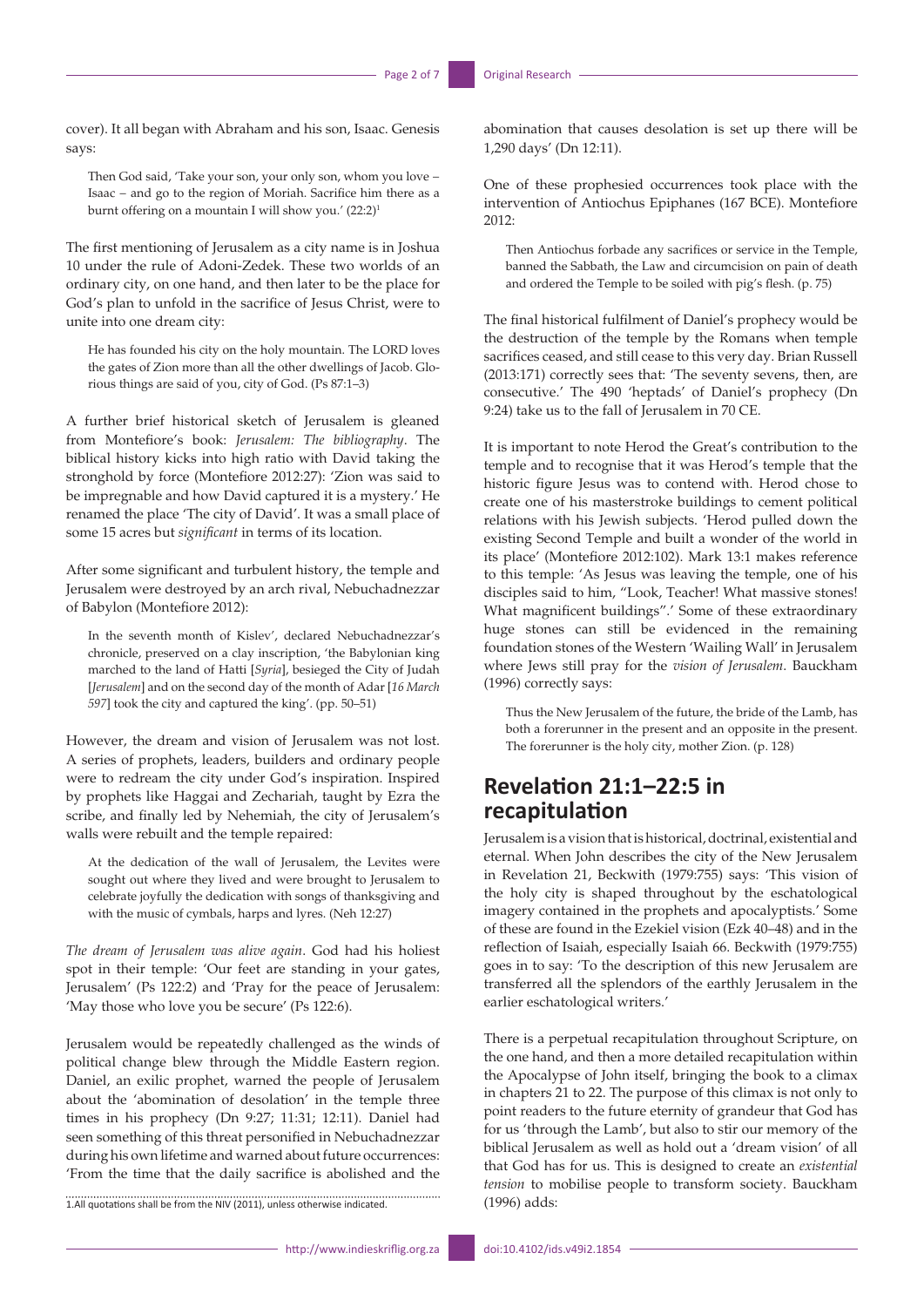The universalism of the vision of the New Jerusalem completes the direction towards the conversion of the nations which was already clearly indicated in [*Revelation*] 11:13; 14:14; 15:4. Its universal scope should not be minimized. (p. 139)

Though *transformation* is a broad term, the Christian community has a distinctive goal of transformation through Jesus Christ as 'the Lamb'.

### **The vision in Ezekiel 40–44**

Ezekiel is an exilic prophet. He knew of the past destruction of Jerusalem and the temple. He had experienced exile with all its challenges for the Jewish people. His vision from God pointed the people back to Jerusalem, where he envisioned a new historical geographical city with a temple. The vision is more than that, however. It becomes prophetic, apocalyptic and everlasting. The line between time and eternity − what is seen and what is not seen − is blurred, and only finally realised in the writing of Revelation 21–22.

Psalm 137:1 expresses the limited vision of Jerusalem by the people in Exile: 'By the rivers of Babylon we sat down and wept when we remembered Zion.' The Jewish people had localised God to one place on earth: 'How can we sing the songs of the LORD while in a foreign land?' (Ps 137:4). Ezekiel's vision of the temple in a New Jerusalem answered their desire for a restored building, but, more importantly, went beyond it towards a global, international and eternal perspective (Bauckham 1996:136): 'The description of the New Jerusalem in many respects closely follows Old Testament models (especially Isa 52:1; 54:11–12; 60; Ezek 40:2–5; 47:1–12; 48:30–34; Zech 14:6–21; Tob 13:16–17)'.

Beckwith (1979) makes the important point about Ezekiel's vision:

In Ezekiel's vision of the future Jerusalem the temple forms the principal object; likewise in Jewish eschatology in general it is an essential part of the glorified city, e.g. Is. 44:28, 60:13. (p. 763)

Ezekiel and the Exiles were still primarily concerned about themselves and their future in Jerusalem. They wanted to get back to where they were prior to the Exile. However, the inspiration of the Spirit in Ezekiel raises the visionary expectation somewhat. By the time the Apocalypse draws on Ezekiel's prophecy, there is *no temple* (Beckwith 1979:763): 'Its absence in the vision of the Apocalyptist echoes the Christian thought of Jn. 4:21, 23.' John's Gospel explains this to a Samaritan woman who was confused over 'temple' locations. Was she to worship at the local Samaritan shrine or the traditional Jewish temple? '"Woman," Jesus replied, "Believe me, a time is coming when you will worship the Father neither on this mountain nor in Jerusalem"' (Jn 4:21). Jesus is in one sense already alluding to himself as the new Temple. The need for a 'place' was soon to become obsolete.

The interplay between Ezekiel's chapters and those of Revelation 21–22 are important to note. One aspect is (Wright 2011):

… the extraordinary measurements of the city. (The angel measures this heavenly city, as John was told to measure the heavenly temple in 11.1; this time, we find out what the measurements were, as in the original vision of Ezekiel 40–48 which lies behind a great deal of John's vision at this point). (p. 194)

However, Botha (1988:145) is correct to emphasise that: 'The author also differs from Ezekiel in that he elaborates upon the wall of the city and emphasizes that there is no temple.'

#### **Isaiah's vision (Is 65:17–66:24)**

Gornik (2002) on Isaiah's vision:

When Scripture paints a picture of the new creation, its most comprehensive image is the new city of God. According to Isaiah 65:17–25, the new city forms part of the peaceable home that fulfils God's promised justice for the poor, salvation for the humble, and the renewal of creation. (p. 25)

Isaiah's prophecy is very similar to that of Ezekiel. Both these prophets were Exilic prophets moving the Israelite nation with their words towards a future of rebuilding the city of Jerusalem as well as the temple. At all costs, the people needed to get back to where they were before the Exile.

Typical of most apocalyptic passages of Scripture as contained in the major and minor prophets, they cause people to look above the immediate and visualises the future − firstly in physical terms, then in spiritual terms and finally in eternal terms. 'For prophecy never had its origin in the human will, but prophets, though human, spoke from God as they were carried along by the Holy Spirit' (2 Pt 1:21). Whilst Isaiah was well aware of the people's need of their city Jerusalem and the temple, he unpacks the deeper *meaning of Jerusalem* and the original meaning for having the temple in the first place by drawing people's attention to the worship of God again.

The prophetic hope contained within Jerusalem is always seen by the prophets within the bigger picture of God's covenant. Whilst locality and livelihood are critically important − as can be witnessed in the present argument for Jerusalem within the Middle East political debates − the prophetic meaning points everyone to the *theological sense*. Moltmann (1973) helps us here when he says that:

When we cease using God as helper in need, stop-gap and problem solver, we are according to Augustine − finally free for the *fruitio Die et se invincem in Deo*, the joy of God and the enjoyment of each other in God. (p. 80)

The Apocalypse (Rv 21:1–22:5) upsets the desire often found in the Old Testament people with their focus on the temple by removing and replacing it with the presence of God (Rv 21:22): 'I did not see a temple in the city, because the Lord God Almighty and the Lamb are its temple.' The physical city providing Israelites with protection by its walls, living conditions and all city services are eclipsed by a cubic symbol city. Wright (2011) suggests that:

… the city is not only vast in terms of its footprint − fifteen hundred miles each way, roughly the same number of square miles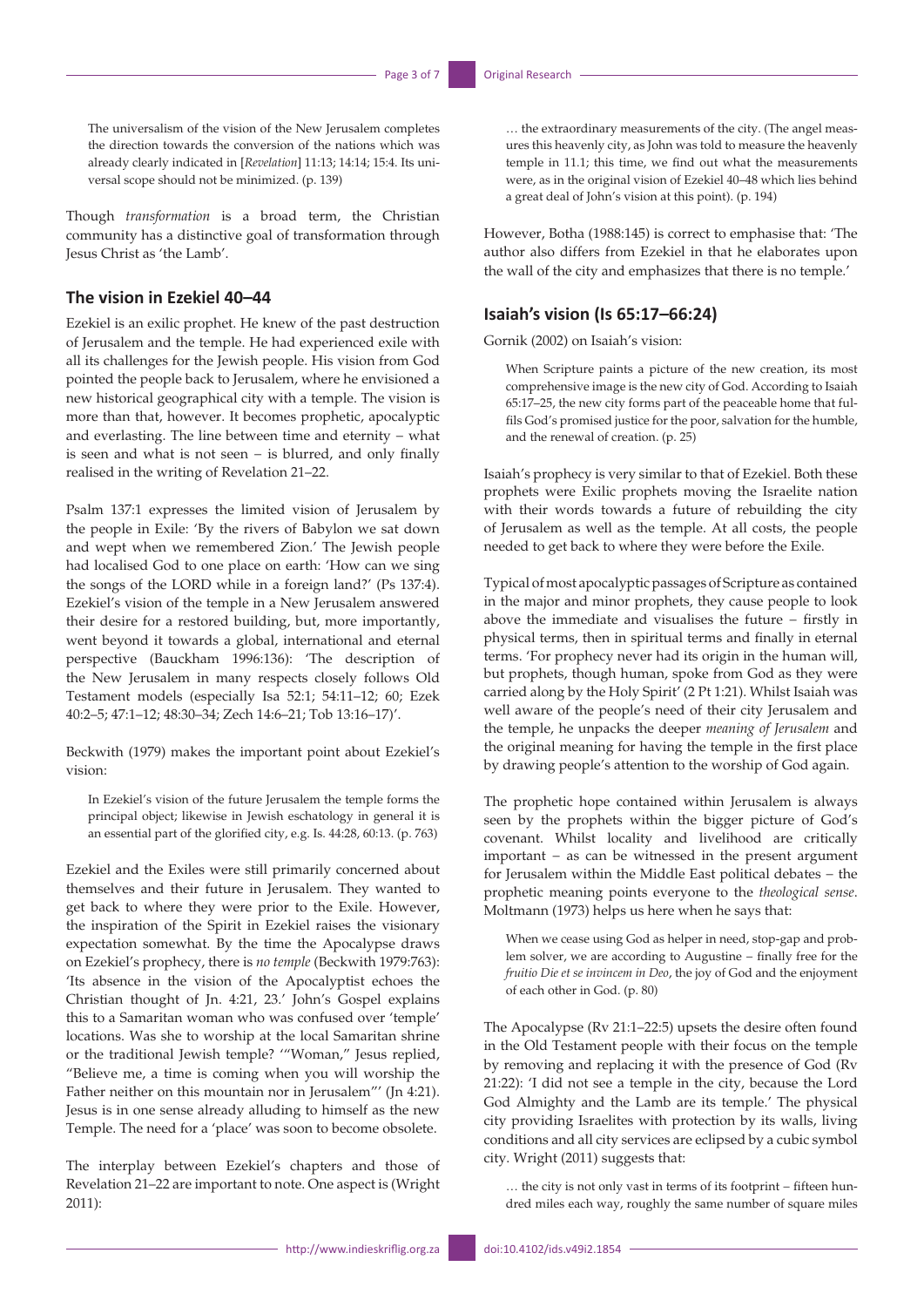as the Roman Empire (That, of course may be part of the point). It is also fifteen hundred miles *high*. (p. 194)

In one sense, this city eclipses the Roman Empire!

#### **The Apocalypse provides the final recapitulation in Revelation 21:1–22:5**

Beckwith (1979:771) is at pains to demonstrate that Revelation 21:1–22:5 is part and parcel of the overall chapters of the Apocalypse due 'to numerous examples showing parallelism with other parts of the book and indicating the work of the same hand'. The first comparison is Revelation 17:1 with Revelation 21:9:

One of the seven angels who had the seven bowls came and said to me, 'Come. I will show you the punishment of the great prostitute who sits by many waters.' (Rv 17:1)

One of the seven angels who had the seven bowls full of the last plagues came and said to me, 'Come I will show you the bride, the wife of the Lamb.' (Rv 21:9)

The same angel gives the two perspectives to the same author. One perspective is on the great prostitute and the other perspective on the bride of Christ. The Apocalypse typically deals with one vision at a time, and sometimes deals with them in different chapters.

Revelation 17:3 and 21:10 convey the same idea: 'Then the angel carried me away in the Spirit into a wilderness' versus 'And he carried me away in the Spirit to a mountain great and high.' The phrase *the glory of God* is repeated in Revelation 15:8 and 21:11. Further, Revelation 21:15 ('The angel who talked with me had a measuring rod of gold to measure the city, its gates and its walls') is very similar to Revelation 11:1: 'I was given a reed like a measuring rod and was told, "Go and measure the temple of God and the altar, with its worshipers".'

Some verses in chapter 21 (God, the Lamb, the Bride) contrast with verses in the body of the text, especially where there is reference to the 'prostitute'. For example, Revelation 21:19 says: 'The foundations of the city walls were decorated with every kind of precious stone. The first foundation was jasper, the second sapphire, the third agate, the fourth emerald.' Revelation 17:4 says of the 'woman':

The woman was dressed in purple and scarlet, and was glittering with gold, precious stones and pearls. She held a golden cup in her hand, filled with abominable things and the filth of her adulteries.

There is a constant cross-referencing throughout the Apocalypse contributing to its whole as a letter, prophetic words from God and apocalyptic literature. One of the most consistent points in the Apocalypse is the significant statement in Revelation 21:23: 'The city does not need the sun or the moon to shine on it, for the glory of God gives it light, and the Lamb is its lamp.' The first chapter sets the scene in verse 17:

When I saw him, I fell at his feet as though dead. Then he placed his right hand on me and said: 'Do not be afraid. I am the First and the Last'. (Rv 1:17)

König (2007) correctly makes the point that:

… once Jesus is seen as the goal of creation and the *eschatos,* the consummation can be seen as reachable (in one sense, as already reached!) before the end of natural world history. (p. 39)

Revelation 11:17 follows on from Revelation 4:8: 'We give thanks to you, Lord God Almighty, the One who is and who was, because you have taken your power and begun to reign.' The theme continues onto Revelation 16:7: 'And I heard the altar respond: "Yes, Lord God Almighty, true and just are your judgments".' Throughout the Apocalypse the typical motion found in an epistle is eclipsed by the 'cubic' vision given in Revelation 21–22. The existential is overwhelmed by the 'eternal now' of God who straddles the past, present and the future with equal ease. For example, Revelation 1:7 includes the final 'end' with 'those who pierced him' with equal ease.

# **Six key verses in identifying the transferable concepts of the New Jerusalem**

Within the Revelation 21:1–22:5 passage, there are six key statements that fit like building blocks to create the overall *Weltanschauung* (Pohlmann 2008:93–244) of the Apocalypse as well as the overall perspective of God's activity revealed in Scripture. There are parallel verses like them found dotted within the New Testament. Their concepts are transferable and applicable today. Whilst there is an eternal and future dimension to the Apocalyptic understanding of the New Jerusalem, it is primarily meant to be embraced within God's present administration of the Kingdom (Eph 3:9–11).

#### **First verse: Revelation 21:3**

The 1st verse of importance and the key verse within this section is Revelation 21:3:

And I heard a loud voice from the throne saying, 'Look! God's dwelling place is now among the people, and he will dwell with them. They will be his people, and God himself will be with them and be their God.'

This has been the *plan* ever since Creation (Gn 1–3). This verse is 'richly endowed with motifs from the prophets Isaiah, Jeremiah, and Ezekiel that are concerned with the restoration of the Jerusalem temple after its destruction: God will dwell among his people' (Stuckenbruck 2003:1568).

This verse states in one single theological construct the purpose of the election of Israel, the life of Jesus Christ and the mission of the church:

The Word became flesh and made his dwelling among us. We have seen his glory of the one and only Son, who came from the Father, full of grace and truth. (Jn 1:14)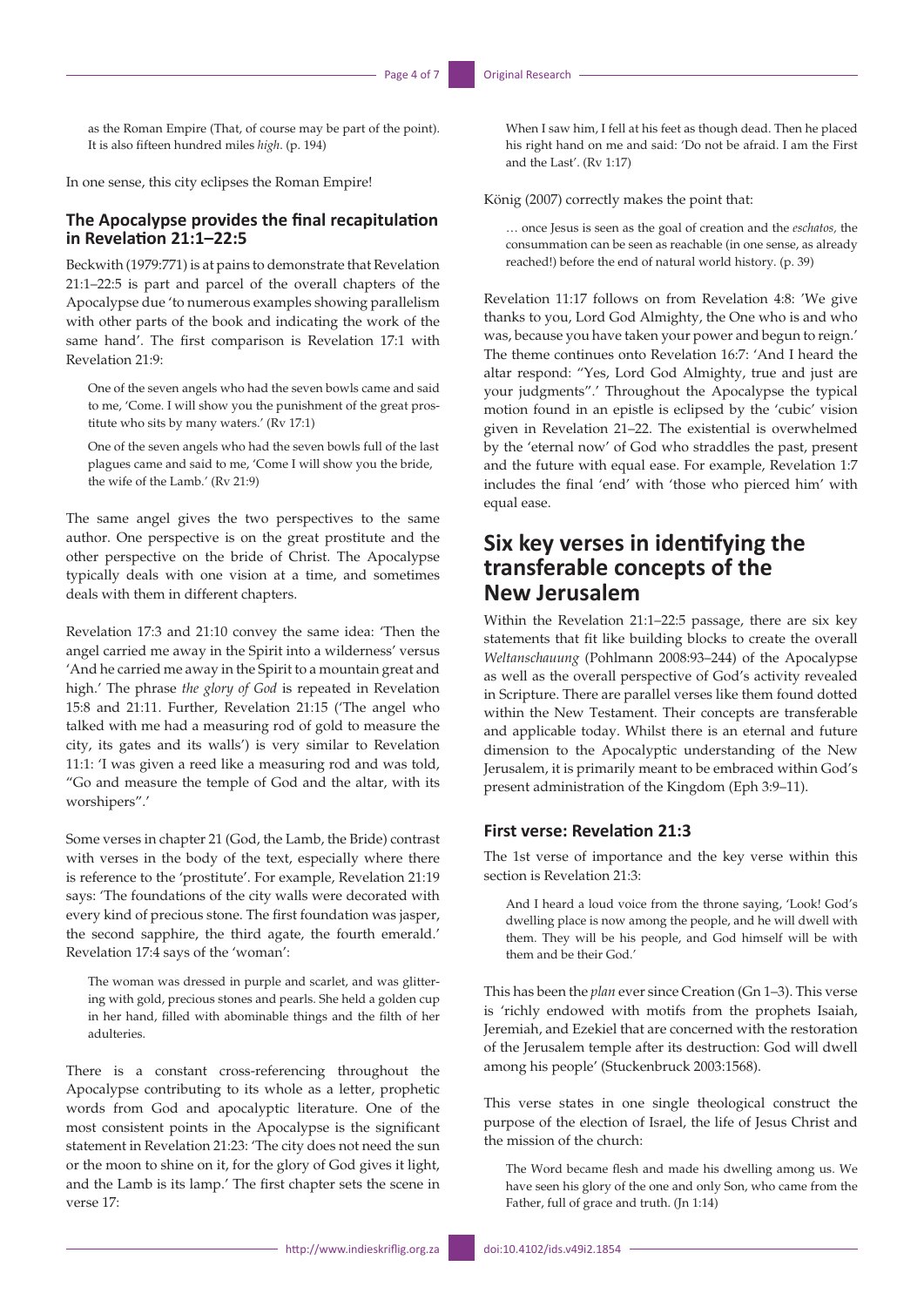Following on from this, Pohlmann (2010) expands:

Just as God positioned the famous Jerusalem Temple in Temple Mount for all to see a sign of His presence − God has now positioned the church comprising of individual Spirit filled believers − 'in the world' yet not 'of the world'. (p. 139)

It is God's will to be 'among the people'. This started with Eden, regrouped with Israel (Gn 12:1–3), perfected with Jesus and now exists through his Spirit in the church.

#### **Second verse: Revelation 21:5(a)**

The 2nd verse of significance is Revelation 21:5(a): 'He who was seated on the throne said, "I am making everything new!"' Charles (1976:154) correctly informs us that: 'The old world has vanished: God creates a new world.' The idea of *quality* is what emerges here. When God creates or recreates, he puts the stamp of his character on it.

#### **Third verse: Revelation 21:6(a)**

The 3rd verse of significance is Revelation 21:6(a): 'He said to me, "It is done. I am the Alpha and the Omega, the Beginning and the End".' This was the announcement made to John on the Isle of Patmos:

When I saw him, I fell at his feet as though dead. Then he placed his right hand on me and said, 'Do not be afraid. I am the First and the Last.' (Rv 1:18)

The reality of an 'eternal now' living Christ is the reality of the entire New Testament age. The conceptual results and outcome are fixed from the very beginning when Jesus triumphed over death in the resurrection.

#### **Fourth verse: Revelation 21:22**

The 4th verse of significance is Revelation 21:22: 'I did not see a temple in the city, because the Lord God Almighty and the Lamb are its temple.' It is significant to note that the Greek word ναός is used, referring to the inner sanctuary of the Holy of Holies.

Initially, God 'walked' in Eden with our first parents. Later, the tabernacle was built as a portable 'sanctuary' and 'meeting place'. Eventually, the great temple was built on Temple Mount, housing the 'sanctuary of meeting'. Jesus challenged this by presenting himself as the 'new sanctuary' (Jn 2:19): 'Jesus answered them, "Destroy this temple, and I will raise it again in three days".' Here, just as in Revelation 21, the Greek word ναός is used, referring to the 'shrine' of meeting God in person. 1 Corinthians 3:16 and 6:19 make the same reference to the abiding Holy Spirit within the Christian life. Therefore, Revelation 21:22 is no surprise, but rather the culmination of all things implemented in God's salvation.

#### **Fifth verse: Revelation 21:24**

The 5th important verse is Revelation 21:24: 'The nations will walk by its light, and the kings of the earth will bring

their splendor into it.' One of the 'I am' sayings of Jesus in the Gospel of John is: 'I am the light of the world' (Jn 8:12). The light of Christ eclipses everything portrayed as darkness. The radiance of this light was so overwhelming to the angry pre-converted Rabbi Saul that it struck him to the ground (Ac 9:3). What happened here on a personal level can happen on a societal and national level, if people would be willing to embrace the 'light' of the New Jerusalem.

#### **Sixth verse: Revelation 22:5**

The last verse of importance, acting as the sixth pillar theological statement is Revelation 22:5:

There will be no more night. They will not need the light of a lamp or the light of the sun, for the Lord God will give them light. And they will reign forever.

Genesis 1:3–5 and 1:14–19 have been eclipsed by a 'new heavens and a new earth'. The New Jerusalem depicts everything God and Jesus are by nature. God is by nature light and Jesus is light. Those who embrace the vision of the New Jerusalem become 'the light of the world'. The Christian community should always be busy dispelling 'darkness' in favour of 'light'.

## **Embracing the vision for change**

There are obvious points about Jerusalem that we are not expected to embrace. For example, no one is expected to rebuild the city of Jerusalem or the temple or the sanctuary of the temple under Christian mandate. The Christian mandate in Acts 1:8 is *away* from geographical Israel's Jerusalem and not back towards it:

But you will receive power when the Holy Spirit comes on you; and you will be my witnesses in Jerusalem, and in all Judea and Samaria, and to all the ends of the earth. (Ac 1:8)

God's ultimate plan is for 'Jerusalem' (in the theological *and* eternal sense) to be taken to the earth and not the earth to Jerusalem.

### **Embracing the presence of God through Christ in the power of the Holy Spirit**

God initially came to us in creating the world in which we live (Gn 1–2). This was God's initiative and he continues to display this initiative. The choice and appointment of Abraham as covenant partner and the establishment of an 'elect' nation was God's initiative (Gn 12:1–3). The advent of Jesus Christ to 'seek and the save that which is lost' (Lk 19:10) was God's initiative. The Word came to live amongst us and we have seen him as the only true Son of God (Jn 1:14).Our responsibility is to embrace the presence of God by faith (Rv 21:3a): 'Look! God's dwelling is now among the people, and he will dwell with them.' The word translated as 'dwell' is translated from the Greek word σκηνή [tabernacle], which is the same word used to describe Jesus in John 1:14. With Jesus and the presence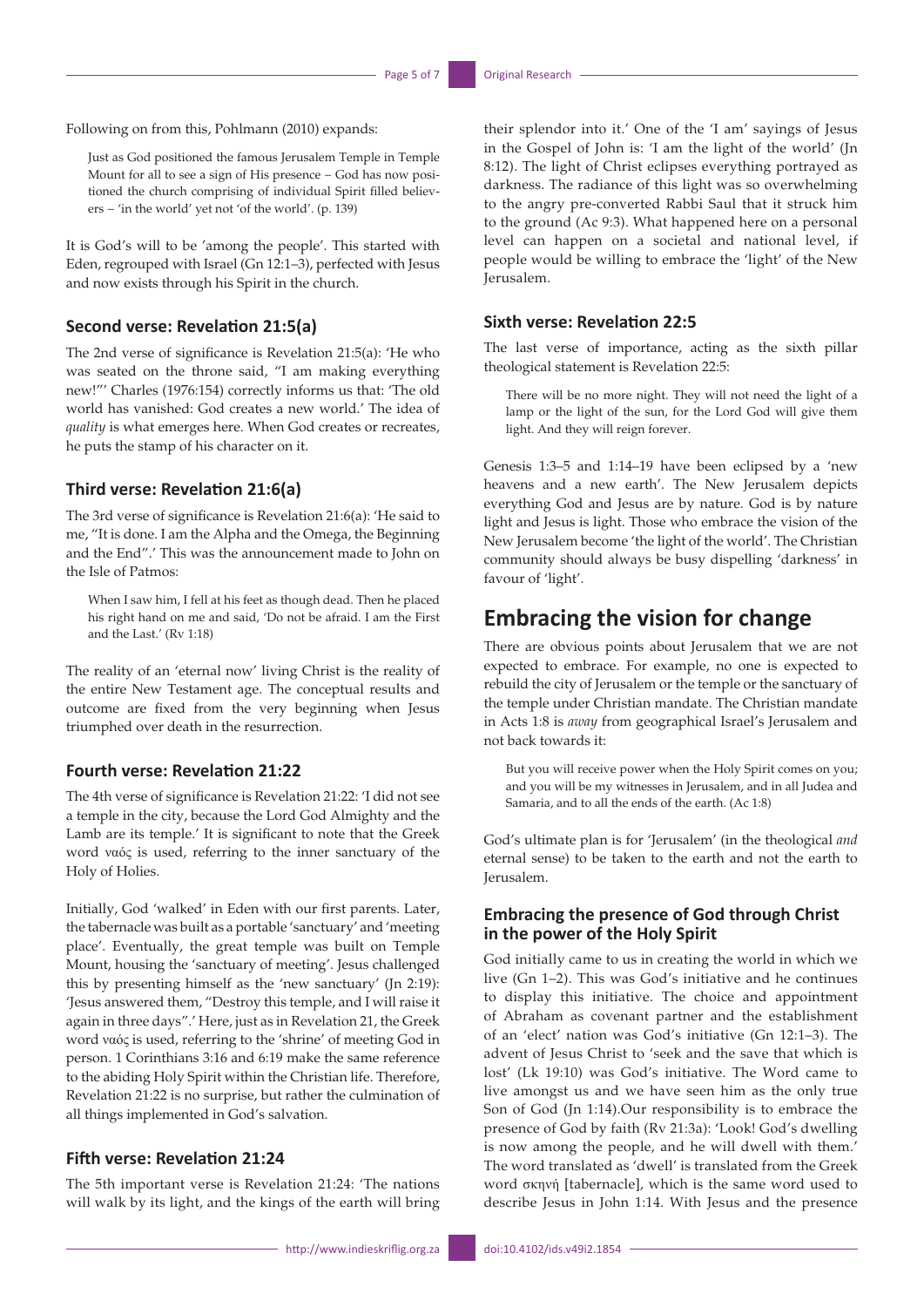of the Holy Spirit, we have the *presence of God*. We need to embrace the reality of God's presence in the eschatological existential present reality, even though it has 'not yet' been fully realised.

### **Be part of everything 'new' that God is doing**

Whilst the tension between the 'now' and the 'not yet' will always be felt, it should not mitigate against us embracing the restored order of things that God has already introduced. Christ has 'destroyed the barrier, the dividing wall of hostility' (Eph 2:14b) and made it possible that:

In the last days, God says, I will pour out my Spirit on all people. Your sons and daughters will prophesy, your young men will see visions, your old men will dream dreams. (Ac 2:17)

Based on the work of Christ, there is something refreshingly new and creative available to us. The church holds the key to more transformative opportunities than many people realise. These need to be embraced in order to present a 'new city' of hope for people. As (Kidwell 2014) puts it:

The thinking goes: rather than Israel becoming like Canaan, the reverse will be the case, Canaan will be culturally absorbed into Israel, and this will serve as a sign of the triumph of God's holiness in this kingdom. (p. 2)

#### **Enjoy the eschatological moment that we have**

The presence of Christ has eclipsed (König 2007:23–31) all former focuses on temporary things. As in the alphabet, Christ is the beginning and the end of the alphabet, and everything in-between!

The dye has been cast and it is only a matter of time for all things to be worked out (Rm 8:28) according to the plans and the purposes of God:

But when this priest had offered for all time one sacrifice for sins, he sat down at the right hand of God, and since that time he waits for his enemies to be made his footstool. (Heb 10:12–13)

The Apocalypse of John demonstrates the dramatic developments unfolding. Romans 1:18 summarises the basic principle seen more illustratively in the Apocalypse: 'The wrath of God is being revealed from heaven against all godlessness and wickedness of people, who suppress the truth by their wickedness.' We need to embrace the fact that Satan, sin and death have been judged and Christ is our answer in overcoming these through his cross and resurrection (Rm 1:4).

#### **We have been shown the way**

There is no need to look any further than Christ. God is with us (Mt 1:23; *Immanuel*). There is no need for a special pilgrimage to Jerusalem or any other holy site in order to embrace what God has intended for us. Christ has revealed the Father to us wherever we may be.

### **All the nations of the world are beneficiaries**

Wherever God's people embrace the Gospel of Christ in truth, everybody benefits! Jesus Christ developed a gospel that was both private and public, both personal and communal. Jesus 'went on to imprint the Kingdom of God radically on every facet of life' (Pohlmann 2014:8). Jeremy Kidwell (2014) illustrates the same point when he reflects on Zechariah 14:

The closing chapter of Zechariah offers an 'apocalyptic' description of the age to come. There, the writer describes the new kingdom as a sort of impenetrable bulwark in the midst of violent conflict and collapsing political order. (p. 1)

In the New Jerusalem, like in the expectation of Zechariah 14, Kidwell (2014:2) notes that 'God cares about truthfulness in the way we represent value in business' (cf. Rv 22:24–27 compared to Zch 14:21).

### **We should move in the direction of the eternal construct and not the time construct**

Just as the tabernacle, the temple, the sanctuary and the city of Jerusalem have all served a valid purpose in the past, the time is coming when created time will also have served its purpose. As 2 Peter 3:10 says:

But the day of the Lord will come like a thief. The heavens will disappear with a roar; the elements will be destroyed by fire, and the earth and everything in it will be laid bare.

We need to keep looking forward and upward towards the culmination of the Gospel.

George Eldon Ladd (1997:682), who represents a classical premillennial model, is willing to agree with those of a realised millennial model that the New Jerusalem embraces a culmination of the Gospel: 'The description of the city is highly symbolic. Its inhabitants include the redeemed from both the Old Testament (21:12) and the New Testament (21:4) times.' Yet, it is more than just a glorious picture – there is a sense that the symbol of the New Jerusalem should be embraced by those who focus on God's future.

# **Conclusion**

Professor Jan du Rand (2004) offers a broad overview on the apocalyptic vision of Revelation 21–22:

To a large extent, the apocalyptic eschatology of the Apocalypse is shaped within the framework of soteriology. The descent from heaven of the new Jerusalem is the eschatological fulfilment of OT as well as early Jewish apocalyptic expectations within the restorational frame. Particularly Ezekiel, Isaiah, Jeremiah and Zechariah have made meaningful contributions in this regard. The rebuilding of the temple within the relationship of the heavenly Jerusalem to the new Jerusalem is of utmost importance. (p. 275)

Believers need to dream again within the biblical framework. On the one hand, there is the challenge of 'Babylon' (Rv 17:18) as it affects everyone on earth negatively. Believers